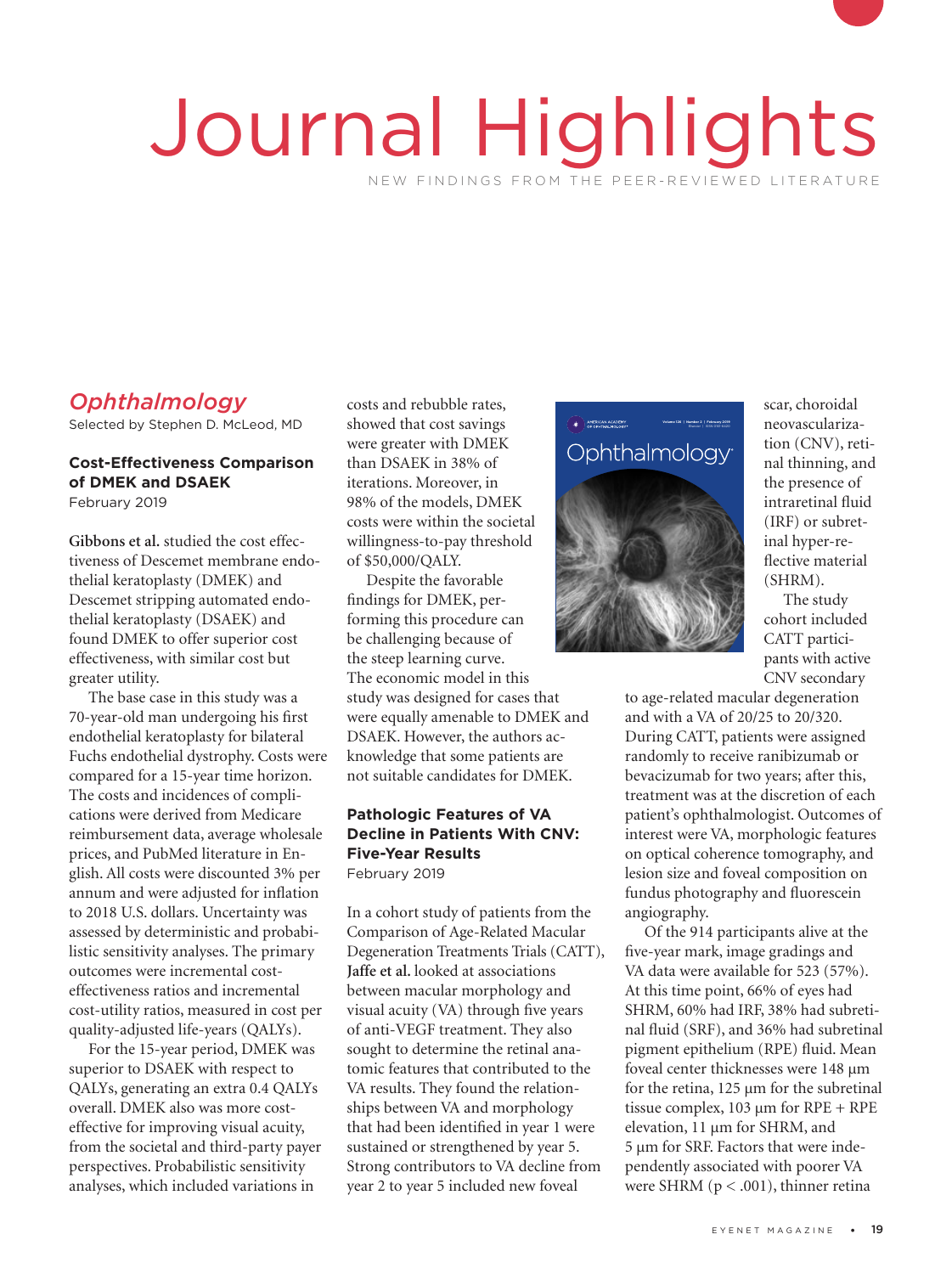

(p < .001), greater CNV lesion area (p < .001), foveal center pathology  $(p < .001)$ , and IRF  $(p < .05)$ . The adjusted mean number of VA letters was 65 for nongeographic atrophy; 64 for nonfibrotic scar; 62 for no pathology in the foveal center; 61 for CNV, fluid, or hemorrhage; 56 for fibrotic scar; and 53 for geographic atrophy (GA).

The presence or worsening of the following pathologic features in years 2 to 5 was linked to greater loss of VA from baseline to 5 years: GA area, foveal GA, foveal scar, foveal CNV, foveal IRF, SHRM, retinal thinning, and CNV lesion area. Such factors were present even in patients whose treatment remained aggressive.

#### **Childhood Intermittent Exotropia Outcomes: PEDIG Report** February 2019

**Donahue et al.**, of the Writing Committee for the Pediatric Eye Disease Investigator Group (PEDIG), reported comparative long-term outcomes for bilateral lateral rectus recession (BLRc) and unilateral lateral rectus recession plus medial rectus resection in the same eye (R&R) as primary treatment for intermittent exotropia (IXT). By the three-year mark, there were no substantial differences in the incidence of suboptimal surgical outcome between these approaches. As a result, the authors do not recommend one procedure over the other.

This randomized multicenter trial included 197 children (aged 3 to <11 years) with basic-type IXT. The largest deviation by prism and alternate cover test, at any distance, ranged from 15 to 40 prism diopters (PD), and near stereoacuity was at least 400 seconds of arc. Patients were assigned randomly to receive BLRc  $(n = 101)$  or R&R  $(n = 96)$ . During follow-up visits, which occurred every six months until three years postoperatively, a study-certified examiner who was masked to treatment assignment obtained measurements of stereoacuity, exotropia control, and ocular alignment. The main outcome measure was suboptimal surgical outcome by three years, defined as any of the following:

exotropia of ≥10 PD (distance or near) according to the simultaneous prism and cover test (SPCT); constant esotropia of ≥6 PD (distance or near) per SPCT; loss of ≥2 octaves of stereoacuity from baseline at any follow-up exam; or reoperation.

The cumulative probability of suboptimal surgical outcome within three years was 46% ( $n = 43$ ) for the BLRc group and  $37\%$  (n = 33) for the R&R group (95% confidence interval [CI], –6% to 23%). Nine patients (10%) in the BLRc group (eight of whom had a suboptimal outcome) needed reoperation, as did four patients (5%) in the R&R group (three of whom had a suboptimal outcome). Six of the 9 reoperations in the BLRc group were for recurrent exotropia, whereas 3 of the 4 reoperations in the R&R group were for esotropia. Among participants with three full years of follow-up, 29% of the BLRc group (25 of 86) and 17% of the R&R group (13 of 77) underwent reoperation or had a suboptimal outcome by three years (95% CI, –2% to 13%). With respect to improving IXT control and reducing deviation magnitude, the benefits of the two procedures were similar.

The authors acknowledged that three years is a relatively short assessment period; follow-up will continue for another five years.

*—Summaries by Lynda Seminara*

## *Ophthalmology Glaucoma*

Selected by Henry D. Jampel, MD, MHS

### **Exfoliation Syndrome and Chronic Obstructive Pulmonary Disease**

January/February 2019

Exfoliation syndrome (XFS) and chronic pulmonary obstructive disease (COPD) share some elements of pathophysiology, notably the process of elastin repair and extracellular matrix (ECM) modeling. Given this link, **Taylor et al.** set out to determine whether patients with XFS were at greater risk of having COPD and vice versa. They found that patients with XFS were more likely to be diagnosed with COPD, particularly

if they were smokers, but that those with COPD were not at elevated risk of developing XFS. They also found that patients with both COPD and XFS had significantly better survival rates than did those with COPD alone.

The researchers evaluated 2,943 patients with XFS, 20,589 patients with COPD, and 162 patients with both illnesses. All were older than age 50 and had been treated between 1996 and 2015. Medical records were drawn from the Utah Population Database. Controls were selected and matched by sex and birth year to patients in a 5:1 ratio. Conditional multivariable logistic regression was used to calculate the odds ratio (OR) to estimate risk of COPD in patients with XFS. Model covariates included race, obesity, and tobacco use.

The results show that the risk of a COPD diagnosis was increased in XFS patients compared to that of non-XFS controls ( $OR = 1.41$ , 95% confidence intervals [CI] 1.17-1.70; p < .0004), with a subset of patients who used tobacco at a 2.2-fold increased risk (OR = 2.17, 95% CI 1.15-4.09; p = .02). Overall 10-year survival rates were better in COPD patients who had XFS than in those who did not (76% and 43%, respectively), perhaps because the diagnosis of XFS moved these patients into the health care system at an earlier point in their lives.

The findings add to the understanding that XFS is more than an ophthalmic disease, the researchers said. They also noted that the finding that COPD risk was particularly elevated in those XFS patients who used tobacco suggests that tobacco is the "insult" that leads to degradation of ECM metabolism, thus increasing COPD risk.

*—Summary by Jean Shaw*

# *Ophthalmology Retina*

Selected by Andrew P. Schachat, MD

#### **SS-OCT Angiography Imaging of Geographic Atrophy** February 2019

**Thulliez et al.** used two different sweptsource optical coherence tomography angiography (SS-OCTA) scanning patterns to image geographic atrophy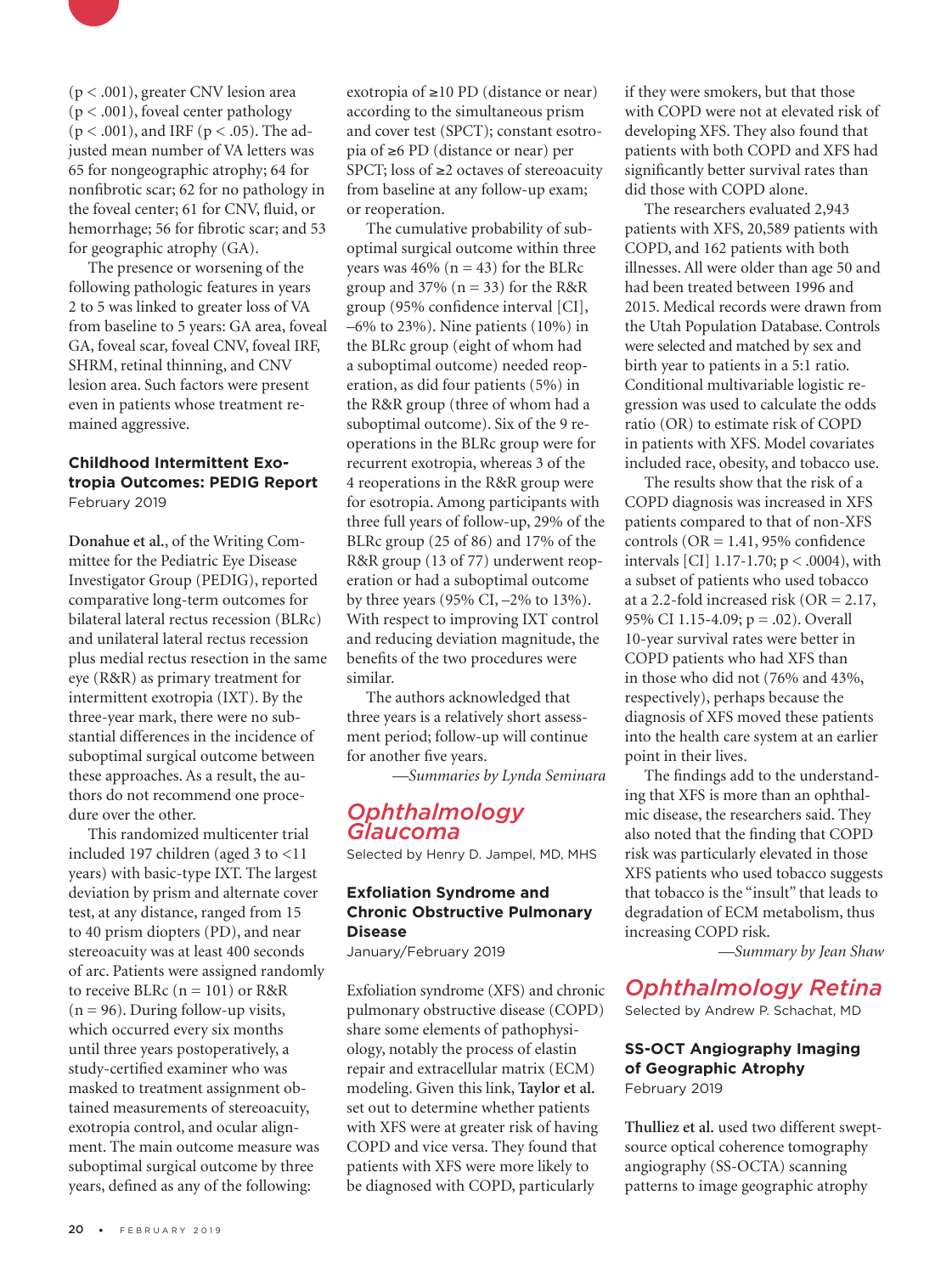(GA), with the goal of determining whether the patterns provided similar measurements in eyes affected by age-related macular degeneration (AMD). They found that the two patterns strongly correlated on measurements of area and enlargement rate (ER), and they suggest that all macular GA can now be imaged with  $12 \times 12$ mm SS-OCTA scans, which provide a 40-degree field of view (FOV).

For this prospective case series, the researchers enrolled 25 patients (32 eyes) with GA secondary to dry AMD. They compared the area and ER measurements obtained when the same GA lesion was imaged using  $6 \times 6$  mm and  $12 \times 12$  mm scan patterns on the same SS-OCTA machine. Images were obtained at baseline and at the six- and 12-month marks—and at baseline, the atrophic lesions had to be fully contained within the  $6 \times 6$  mm scan pattern.

The results showed that lesion area and ER measurements for both scan patterns were comparable for all eyes in all patients through the 12 months of the study. As a result, the researchers said, the  $12 \times 12$  mm SS-OCTA scans can now be considered the ideal single imaging modality for the detection and follow-up of GA, as they provide a wider FOV and provide information on both structure and flow. The researchers cautioned, however, that it is not possible to assess hyperautofluorescence patterns at the margins of GA with this technology.

*—Summary by Jean Shaw*

# *American Journal of Ophthalmology*

Selected by Richard K. Parrish II, MD

#### **Sarcoidosis-Related Uveitis: Progression to Systemic Disease**  February 2019

**Ma et al.** studied the clinical course and disease characteristics of sarcoid uveitis with the goal of understanding the timing and potential risk factors of its progression to systemic sarcoidosis. They found that concurrent undiagnosed systemic sarcoidosis is common at the time of uveitis onset and recommended that clinicians maintain a high degree of suspicion for systemic disease during and after the detection of uveitis.

This study was a single-center retrospective review of records for 113 patients with concomitant uveitis and presumed  $(n = 69)$  or biopsy-proven  $(n = 44)$  sarcoidosis. Gathered data included the rate and timing of the development of symptomatic systemic sarcoidosis in relation to the onset of uveitis. The authors compared and contrasted demographics, uveitis characteristics, treatments, and visual outcomes between patients who remained systemically asymptomatic and those in whom symptomatic systemic sarcoidosis developed.

In 89 patients (79%), uveitis was the initial presenting sign of sarcoidosis. Among patients with presumed sarcoidosis, 23 had symptoms of concurrent undiagnosed systemic sarcoidosis at uveitis onset, such as a dry cough, exertional dyspnea, or erythema nodosum. Over time, symptomatic sarcoidosis developed in 29 patients in an organ that was not involved at uveitis onset. The median time from uveitis detection to the development of symptomatic systemic sarcoidosis was 12 months. All patients received topical corticosteroids for intraocular inflammation, and more than half also received regional treatment. Neither group had substantial deterioration of visual function, nor were there meaningful associations between any uveitis characteristic and the progression to extraocular sarcoidosis.

#### **Diabetes Itself May Not Impair Recovery After Cataract Surgery** February 2019

Although studies suggest that the risk of pseudophakic cystoid macular edema (PCME) after routine cataract surgery is higher for patients with diabetes, this may relate more to diabetic retinopathy than to diabetes alone. In a post-hoc analysis of data from two double-blind randomized controlled trials, **Danni et al.** compared outcomes of uneventful cataract surgery between nondiabetic patients and those with diabetes but no retinopathy. For nearly all outcomes

assessed, there were no substantial differences between the groups.

This study included 276 eyes (266 patients) that underwent routine cataract surgery. Patients with type 1 or 2 diabetes (56 eyes) were compared with nondiabetic patients (220 eyes). Clinical evaluation was performed by the operating physician, and a research technician recorded data attained before surgery and on postoperative day 28. Demographics and baseline ophthalmic and surgical parameters were comparable for the study groups.

The following outcomes were similar for patients without and with diabetes, respectively: increase in aqueous flare  $(6.3 \pm 16.4 \text{ vs. } 3.7 \pm 8.9 \text{ photon})$ units/ms;  $p = .282$ ), increase in central retinal thickness (CRT;  $12.0 \pm 38.2$  vs.  $5.9 \pm 15.8$   $\mu$ m; p = .256), and improvement in corrected distance visual acuity  $(0.57 \pm 0.31 \text{ vs. } 0.53 \pm 0.35 \text{ decimals};$  $p = .259$ ).

In eyes that received steroid monotherapy  $(n = 64)$ , the increase in CRT was  $38.1 \pm 72.8$  µm for those without diabetes and 7.8  $\pm$  6.6 μm for those with diabetes ( $p = .010$ ). In eyes of patients on nonsteroidal anti-inflammatory drug (NSAID) monotherapy  $(n = 157)$ , the increase in CRT was 5.7  $\pm$  18.4 μm for nondiabetic patients and  $6.2 \pm 20.5$  µm for diabetic patients  $(p = .897)$ . Among the 55 eyes that received steroid and NSAID therapy, CRT increased  $3.6 \pm 4.1$  μm in nondiabetic patients and  $2.9 \pm 3.2$  μm in patients with diabetes ( $p = .606$ ). Within 28 days of the surgery, PCME was reported for eight eyes; of these, seven were in the nondiabetic group. On day 28, intraocular pressure was nearly identical for the study groups.

The only outcome with a significant between-group difference was the change in CRT among patients on steroid monotherapy. Therefore, patients with optimally managed diabetes may not be at greater risk of PCME. In light of the relatively small sample size, the authors urged caution in drawing conclusions from their study. Longer follow-up may shed light on differences in macular edema kinetics between patients with and without diabetes.

 *—Summaries by Lynda Seminara*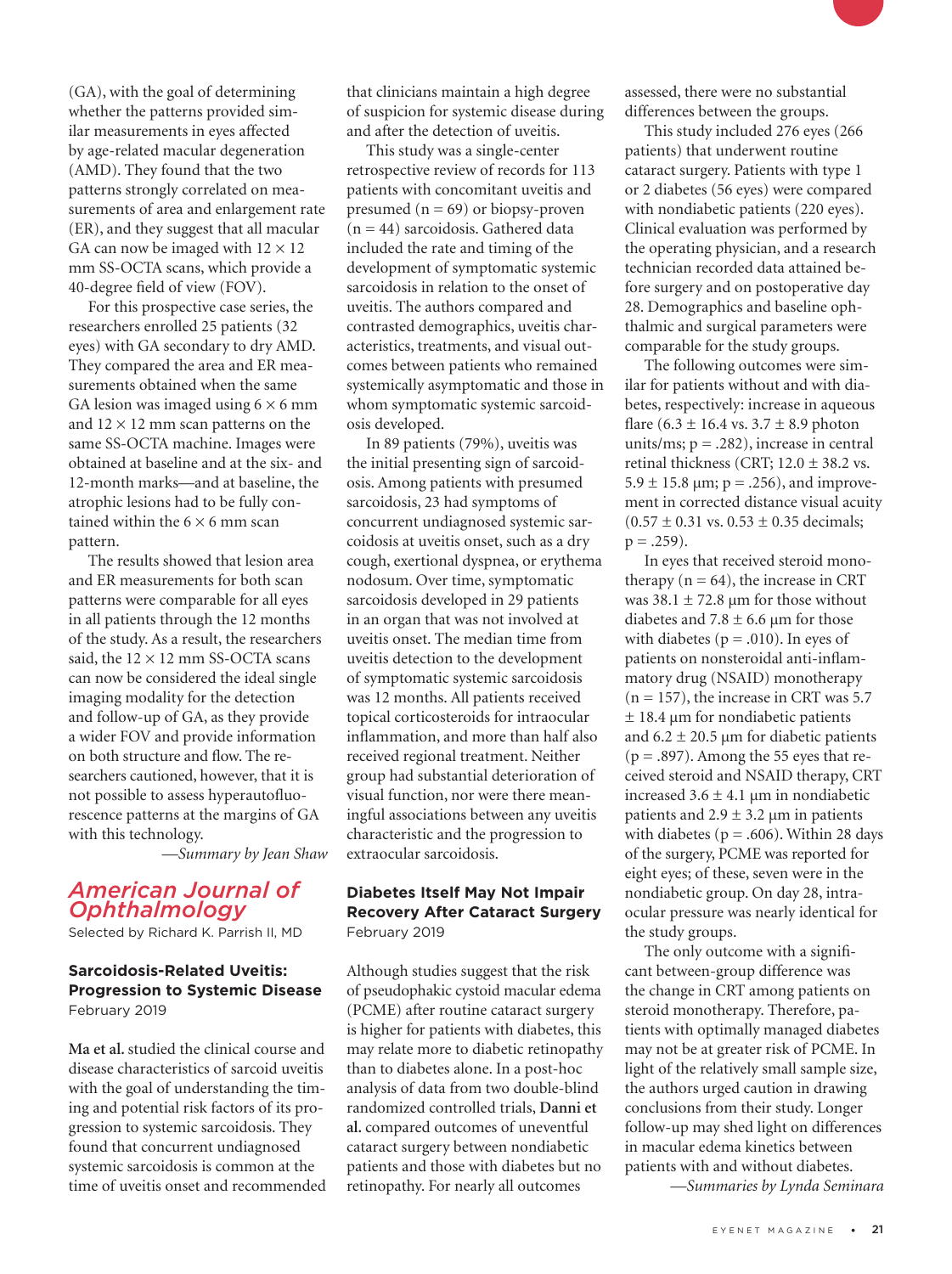

# *JAMA Ophthalmology*

Selected and reviewed by Neil M. Bressler, MD, and Deputy Editors

#### **Association of Cataract Outcomes With Surgical Experience**  January 2019

Some evidence suggests that the quality of patient care may be lower in the latter stages of a physician's career. Of particular concern is the technical proficiency of surgeons, given the neurophysiologic changes that occur naturally with aging. In a large population-based study that addressed this matter for cataract surgery, **Campbell et al.** found no correlation between late career stage and the risk of adverse surgical events.

The study included data for 499,650 cataract operations performed in Ontario, Canada, from 2009 through 2013, which represented all ophthalmologists who performed the surgery in the province during this period. Linked health care databases were used to study cataract surgery complications while controlling for patient-, surgeon-, and institution-level covariates. The authors focused on four serious adverse events: dropped lens fragments, posterior capsular rupture, suspected endophthalmitis, and retinal detachment. Surgeons were grouped by career level, with early-, mid-, and late-career phases defined as <15 years of experience, 15-25 years of experience, and >25 years of experience, respectively.

Random-effects logistic regression models were used to evaluate the association between late-career stage and the risk of adverse events, controlling for both patient-level and surgeon-level covariates and for institution type. In a secondary analysis, surgeon age was the variable of interest. Analyses were adjusted for secular trends.

During the study period, late-career surgeons performed 143,108 (28.6%) of the surgeries, and their work was not associated with higher overall risk of surgical adverse events (odds ratio [OR], 1.06 vs. midcareer surgeons). In a sensitivity analysis in which surgeon volume was removed from the model, the result was similar (OR, 1.10). An

association was observed between late career stage and the risk of suspected endophthalmitis (OR, 1.41) and dropped lens fragment (OR, 2.30).

The authors noted that, in future studies, it may be worthwhile to consider the frequency of secondary surgery as another indicator of the quality of primary surgical care.

#### **Ultrawide-Field Imaging for Assessing Diabetes Severity** January 2019

Substantial retinal pathology can exist beyond the 7 standard fields of the Early Treatment Diabetic Retinopathy Study (ETDRS), which include only about two-thirds of the retinal surface. Ultrawide-field (UWF) imaging allows for evaluation of up to 82% of the retinal surface in a single image. **Aiello et al.** looked at a large body of evidence to evaluate the reliability of UWF imaging relative to that of 7-field ETDRS for assessing the severity of diabetic retinopathy (DR). The authors observed exact agreement for 59% of eyes and agreement within 1 step for 97%—findings that may justify using UWF in future clinical trials.

For this cross-sectional study, the investigators included modified ET-DRS 7-field images and UWF images captured with the Optos 200Tx system. All images were from adults with type 1 or type 2 diabetes (mean age, 62.2 years). Images were evaluated by trained graders who were masked to the clinical data. κ statistics were used to measure agreement among ETDRS 7-field images, UWF images, and UWF images masked to include only the ETDRS 7-field area.

Among the 742 eyes with graded ETDRS 7-field and UWF images, 359 (48.4%) initially had exact agreement and 653 (88.0%) had agreement within 1 step (weighted κ, 0.51). After open adjudication by an independent senior grader who examined all images that had a discrepancy of more than 2 steps, there was perfect agreement for 435 eyes (59.0%) and agreement within 1 step for 714 eyes (96.9%). Hence, concordance between the two imaging modalities was substantial (weighted κ, 0.77).

Of eyes that were 2 or more steps discrepant, 116 were available for adjudication. The ability of ETDRS and UWF masked images to accurately detect DR was considered similar for 59 eyes (50.9%), better with 7-field ETDRS for 22 eyes (19.0%), and better with UWF masked images in 31 eyes (26.7%). For 12.5% of eyes, the severity grade was at least 1 step higher with UWF unmasked versus UWF masked images. Predominantly peripheral DR lesions were present in 41.0% of eyes, indicating that the actual DR severity was at least 2 steps higher for 11.0% of eyes. Disparity for individual eyes was similar for these imaging modalities. *(Also see related commentary by Stephen S. Feman, MD, in the same issue.)*

# **iStent May Reduce the Need for Glaucoma Drugs After Cataract Surgery**

January 2019

**Wang et al.** compared postoperative use of ocular antihypertensive drugs among patients who had cataract surgery alone and those who underwent cataract surgery and received the iStent Trabecular Micro-Bypass (Glaukos). They found that, by 20 to 24 months following surgery, the standalone group needed substantially more glaucoma medications.

For this retrospective longitudinal study, the authors included patients enrolled in a U.S. managed care network who had cataract surgery plus the iStent ( $n = 1,509$  bilateral;  $n = 1,462$ unilateral) as well as a control group that received bilateral cataract surgery only and was matched (1:1) to patients who had bilateral iStent/cataract surgery. All procedures were performed between 2012 and 2016. The main outcome measure was the number of topical ocular antihypertensive agents used postoperatively versus preoperatively (baseline).

Diagnoses of those who underwent iStent/cataract surgery were primary open-angle glaucoma (78.4%), narrow angles (12.8%), and secondary glaucoma (8.8%). At baseline, 41.2% of this group were not receiving a topical glaucoma agent, and 29.5%, 14.7%,